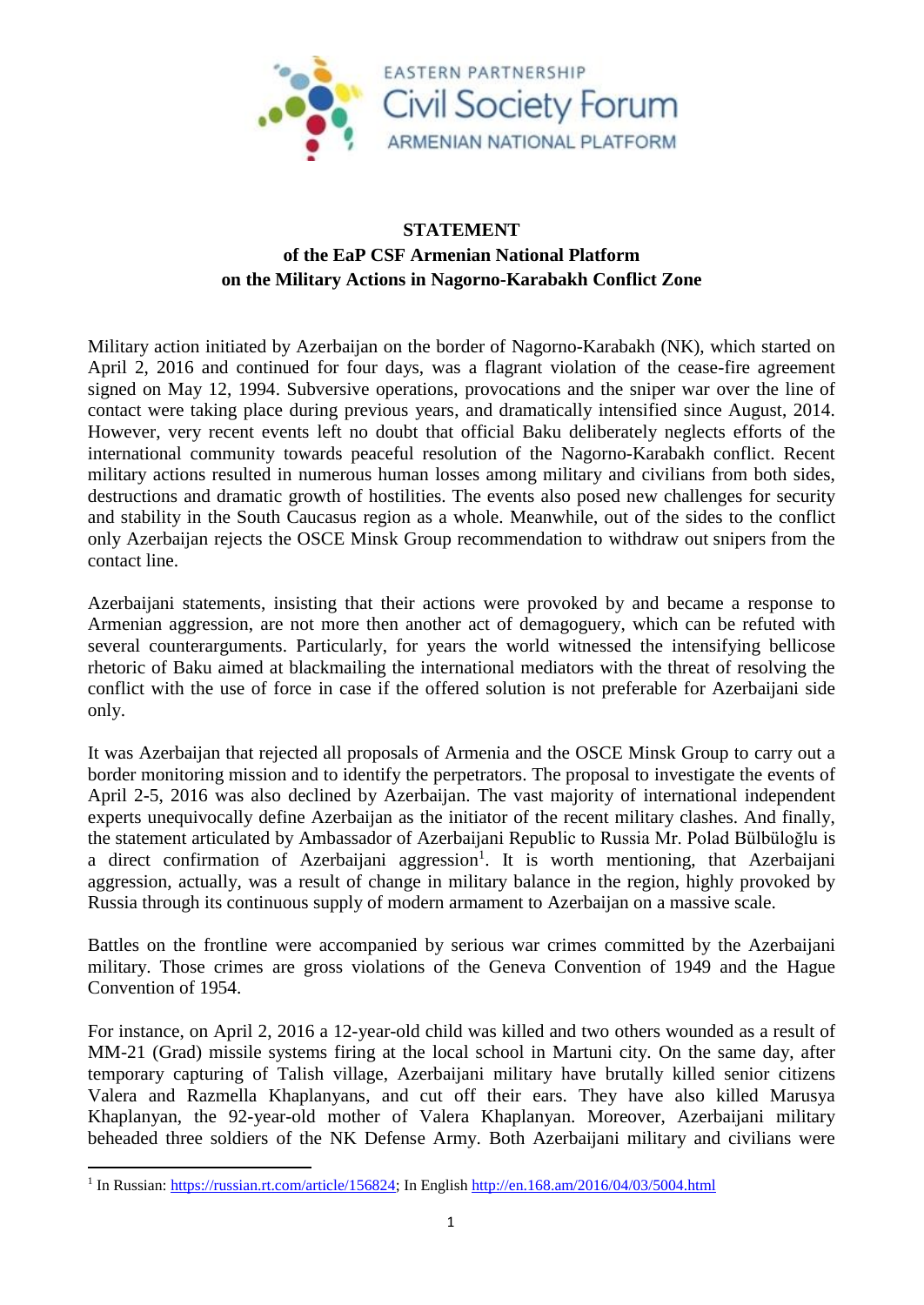

mocking the head of the killed soldier, ethnically Yazidi Karam Sloyan. They were taking pictures with it and sharing photos on the social media. The head of Karam Sloyan was taken from village to village and presented as a war trophy. Such manifestations of inhuman atrocities are identical to the barbaric actions taken by ISIL terrorists against Yezidi population. A bus carrying civilians was destroyed by Unmanned Arial Vehicle (UAV) aka drone, and left seven dead and a dozen wounded. On April 10, 2016 through the mediation of the International Committee of the Red Cross (ICRC) and the Office of the Personal Representative of the OSCE Chairman in Office, carried out the exchange of bodies of the deceased between the Nagorno-Karabakh and Azerbaijan near the Bash Karvend settlement. The bodies of 18 servicemen of the NK Defense Army, fallen as a result of the large scale military aggression unleashed by Azerbaijan on April 2-5, 2016 were transferred to the Nagorno-Karabakh side during the exchange. In the presence of the representatives of the International Committee of the Red Cross, the NK State Commission on Prisoners of War, Hostages and Missing Persons registered that all bodies of the deceased transferred by the Azerbaijani side had signs of torture and mutilation.

These unconcealed manifestations of hatred and cruelty should leave no doubt that in case of Nagorno-Karabakh appearing under Azerbaijani control, the most inhumane ethnic cleansing of Armenian population will be unavoidable. Thus, it became once again evident that selfdetermination of the Armenians in Nagorno-Karabakh has no alternative.

Unfortunately, Azerbaijan's bellicosity and deliberate hindering of the peaceful resolution of the Nagorno-Karabakh conflict does not get an adequate response, on the contrary, it is triggered by some countries, including few members of the OSCE Minsk Group. Hence, Turkish leaders expressed their full solidarity and readiness to offer military support in response to the aggressive actions by Azerbaijan. Russian Deputy Prime Minister Dmitri Rogozin during his visit to Baku just after 'four-day war' added fuel to the fire by stating that Russia will continue contract-based arms supplies to Azerbaijan<sup>2</sup>. Such attitude expressed by the countries of huge influence in the South Caucasus region leave no choice for Armenia and Nagorno-Karabakh other than exercising all possible and available means in the areas of defense and foreign policy aimed at finding ways of resilience to the threats which hinder existence of Armenia and Nagorno-Karabakh .

The refusal of the Eurasian Economic Union (EAEU) partner countries (which are also members of the Collective Security Treaty Organization together with Armenia) to visit Yerevan on April  $7<sup>th</sup>$ , 2016 in order to participate in a pre-planned session of the EAEU Intergovernmental Council as well as their hypocritical reasoning that it could be perceived as a support to the Armenian side in the conflict with Azerbaijan, puts high in the agenda the expediency of participation of our country in such integration processes which do not correspond to Armenia's vital interests. The recent events indicate that this becomes a matter of national security.

## **Taking into consideration the points articulated above we call on the international community**

 To compliment the Agreement on Enhancement of Ceasefire Regime, signed by **defense ministers of Azerbaijan, Armenia and Nagorno-Karabakh** and that entered into force in

**<sup>.</sup>** <sup>2</sup> <http://tass.ru/en/defense/868312>